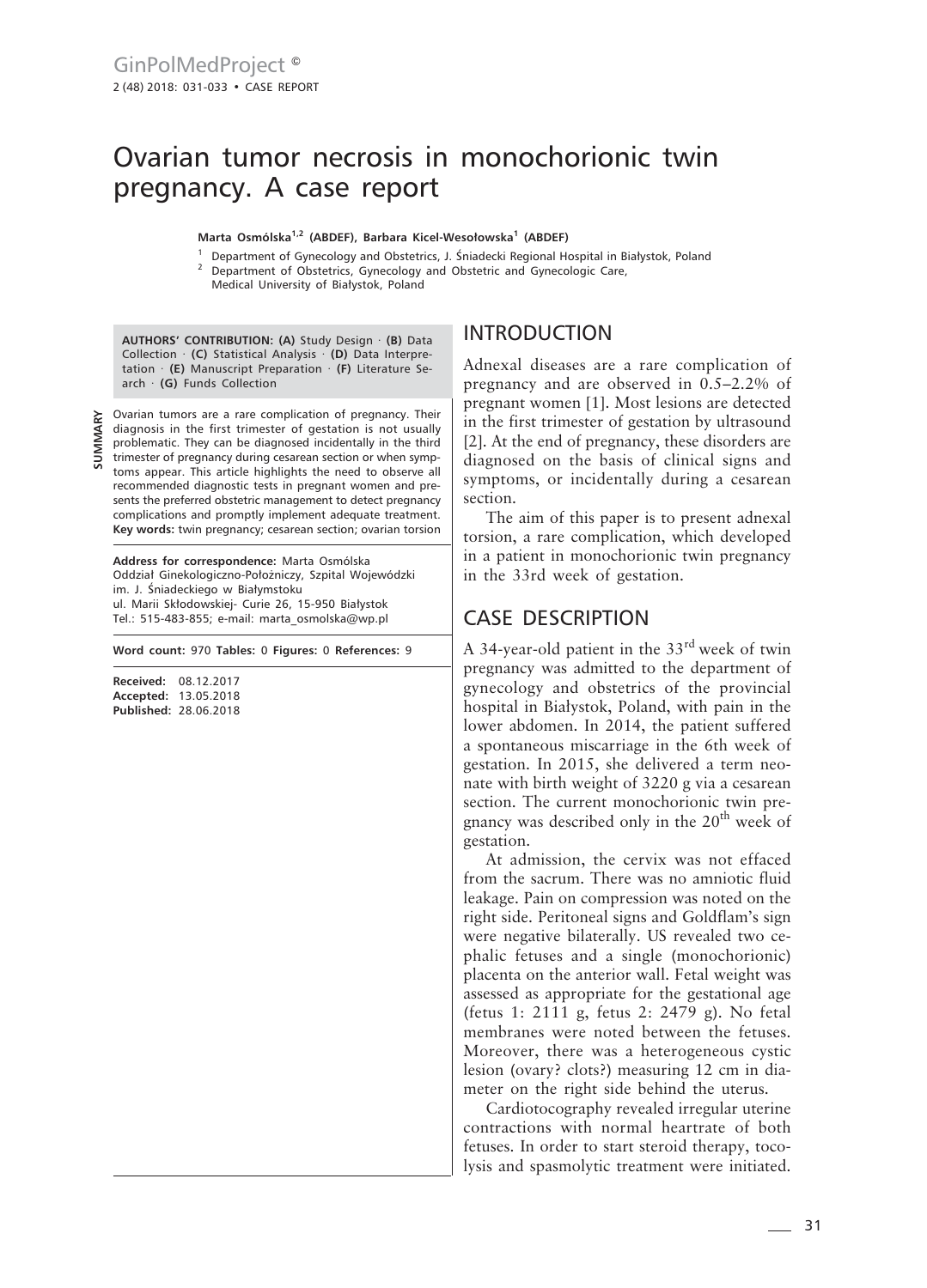Laboratory tests demonstrated: leukocytosis: 12.4 x 103  $\mu$ L and fibrinogen 604 mg/dL. General urinalysis revealed: ketones 150 mg/dL, protein 25 mg/dL and leukocytes 20–30 per high power field. The patient with monochorionic monoamniotic pregnancy was deemed eligible for pregnancy termination by a cesarean section with an intraoperative examination of the adnexal lesion.

The patient delivered live male neonate 1 with the body weight of 2100 g with green amniotic fluid (Apgar 5). Next, live male neonate 2 was delivered with the body weight of 2180 g with clear amniotic fluid of low amount (Apgar 3). The retrieved placenta was complete, from monochorionic diamniotic pregnancy. The surgery revealed, right ovarian torsion due to a grape-like hemorrhagic cyst with the size of approximately 12 cm. The left ovary was found polycystic with the size of approximately 10 cm with no signs of necrosis. Due to extensive necrotic changes, the right adnexa were removed and sent for an intraoperative evaluation. The final histopathological examination reported a hemorrhagic and necrotic tumor with no signs of malignancy, a cystadenoma with pedicle torsion.

#### **DISCUSSION**

Ovarian torsion during pregnancy accounts for 2.7% of surgical interventions [3]. It is commoner on the right side [4]. The sigmoid colon located adjacent to the left adnexa limits the space for torsion. Moreover, interventions are more frequent with symptoms on the right side due to a suspicion of appendicitis. The most typical adnexal tumors during pregnancy are ovarian functional cysts and corpus luteum cysts [5]. The remaining lesions are teratomas, serous and mucinous cystadenomas and endometrial cysts [6]. Malignant lesions are usually germ cell tumors and borderline tumors [6]. During pregnancy, gonadotropin secreted by the placenta stimulates the ovaries, thus increasing the risk of torsion. Torsion usually involves the entire adnexa with the diameter of 6–8 cm [7].

Symptomatic treatment of adnexal torsion may mask the symptoms and result in their temporary regression. However, delayed surgery may lead to peritonitis. The predominant symptom of ovarian torsion during pregnancy is abdominal pain at the affected side. This condition results in disorders of venous blood outflow as well as arterial blood and lymph inflow. This leads to passive hyperemia, hemorrhagic lesions, thrombosis and necrosis. Signs and symptoms are atypical with concomitant elevated inflammatory markers (leukocytosis, CRP), fibrinogen and Ca-125. A detailed interview helps differentiate adnexal conditions from those involving the urinary or gastrointestinal tract. Physical examination should be followed by ultrasonography, including an abdominal US scan. The usefulness of this method in advanced pregnancy is limited, with the exception of Doppler imaging. MRI is also mentioned in the diagnostic algorithms of adnexal torsion.

Symptoms associated with adnexal torsion are an indication for a surgical intervention in any trimester of pregnancy. It is believed that detorsion is safe unless there are necrotic changes in the ovary. The best time for a surgical intervention is 24 hours after diagnosis. The preferred surgical method of ovarian torsion in early pregnancy is laparoscopy [7]. It can be conducted safely with carbon dioxide pressure maintained at a level of 10–13 mmHg [8]. Ovarian cysts that are smaller than 6 cm and exhibit features of benign lesions are mainly treated conservatively due to the possibility of their spontaneous regression. Ovarian lesions that are greater than 10 cm are usually treated surgically, typically due to their torsion. The management of cysts measuring 5–10 cm in diameter is the most controversial. If signs of malignancy are noted in US, surgery is indicated [7]. Considering pregnancy safety, the optimal time for such an intervention is between week 16 and 28 of gestation. If cysts show signs of malignancy in US or if there are complications, urgent surgical intervention is required irrespective of the gestational age [7].

In monochorionic monoamniotic twin pregnancy, which is an extremely high risk pregnancy, delivery after steroid therapy should take place after week 32 of gestation. In uncomplicated monochorionic diamniotic twin pregnancy, delivery should be planned after week 37 of pregnancy. Early hospitalization in monochorionic pregnancy is indicated when additional complications develop, including twin-totwin transfusion syndrome (TTTS), other than cephalic fetal presentation, difference in fetal weight >20% and emergency states. In the case reported above, too great mass of ischemic tissue with concomitant pain was also an independent indication for surgical adnexal removal due to extensive necrosis.